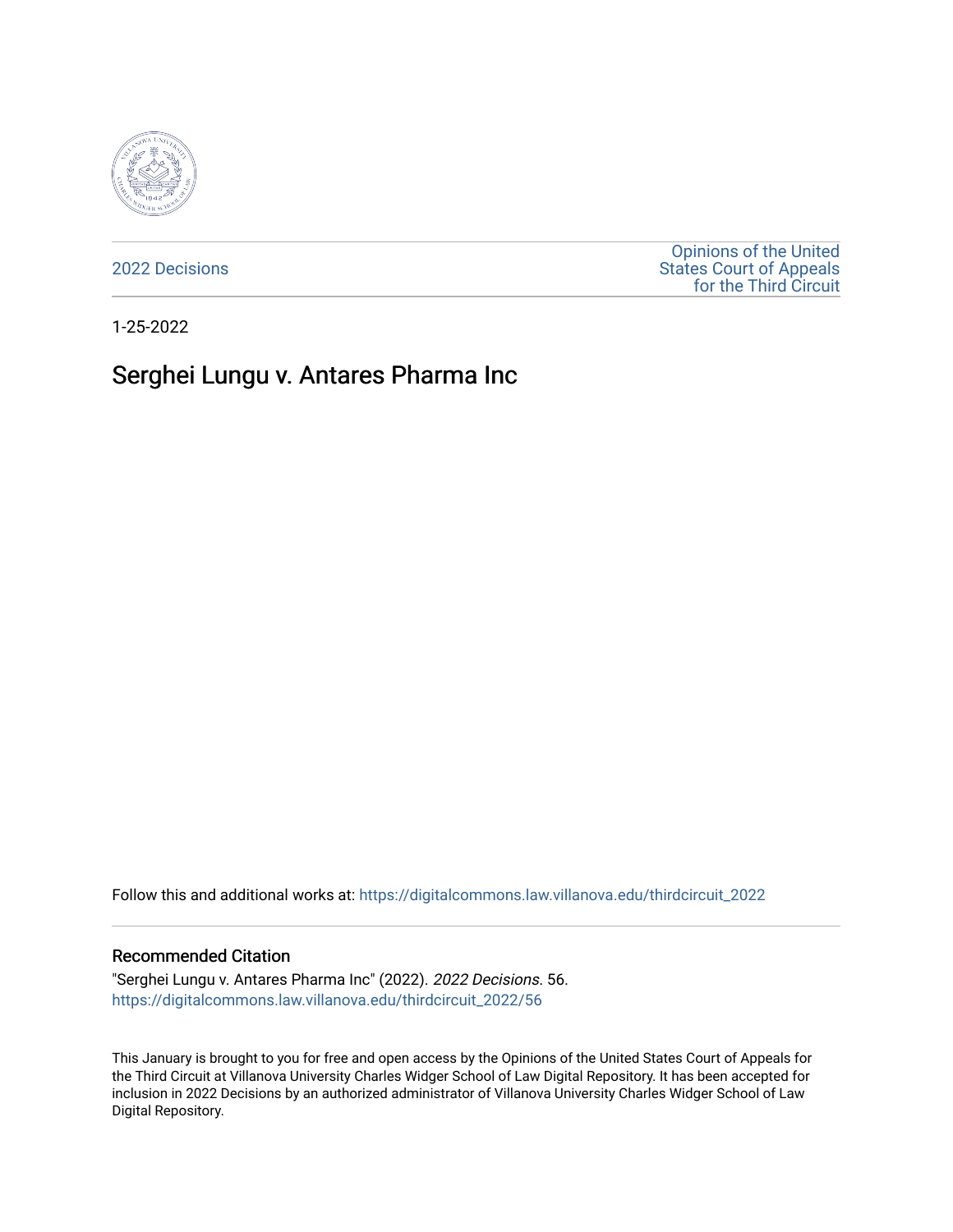# **NOT PRECEDENTIAL**

# UNITED STATES COURT OF APPEALS FOR THE THIRD CIRCUIT

\_\_\_\_\_\_\_\_\_\_\_\_\_\_\_

No. 21-1624 \_\_\_\_\_\_\_\_\_\_\_\_\_\_\_

SERGHEI LUNGU; RANDY SMITH, Individually and on behalf of all others similarly situated

v.

ANTARES PHARMA INC; ROBERT F. APPLE; FRED M. POWELL; LEONARD S. JACOB

> Serghei Lungu, Appellant

\_\_\_\_\_\_\_\_\_\_\_\_\_\_\_

On Appeal from the United States District Court for the District of New Jersey (D.C. No. 3:17-cv-08945) District Judge: Honorable Michael A. Shipp

Submitted Under Third Circuit L.A.R. 34.1(a) on November 19, 2021

\_\_\_\_\_\_\_\_\_\_\_\_\_\_\_

Before: CHAGARES, *Chief Judge*; BIBAS and FUENTES, *Circuit Judges*

(Filed: January 25, 2022) \_\_\_\_\_\_\_\_\_\_\_\_\_\_\_

# **OPINION\*** \_\_\_\_\_\_\_\_\_\_\_\_\_\_\_

<sup>\*</sup> This disposition is not an opinion of the full Court and, under I.O.P. 5.7, is not binding precedent.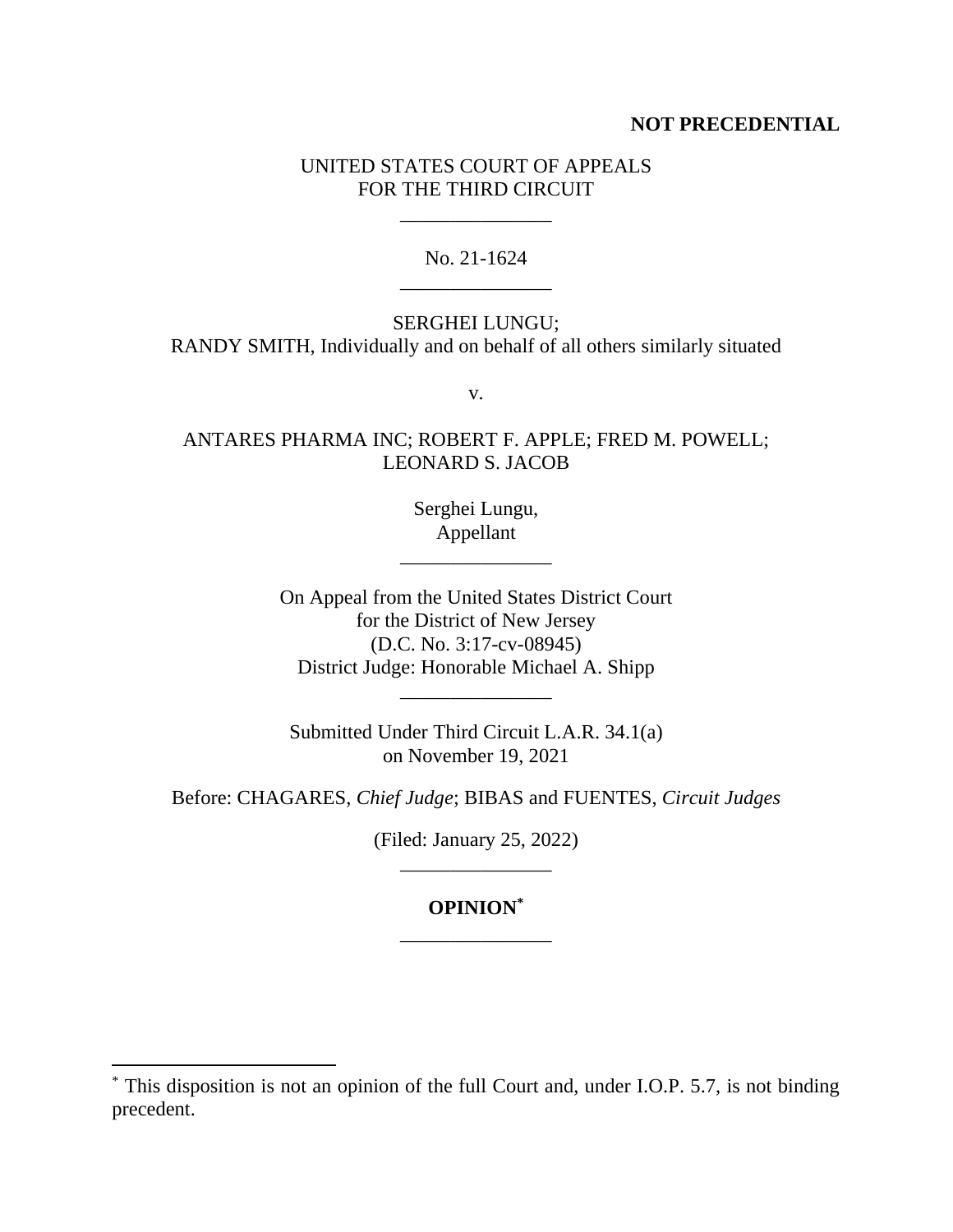FUENTES, *Circuit Judge*.

Plaintiff-Appellant Serghei Lungu ("Plaintiff") challenges the District Court's decision to grant Defendants-Appellees' ("Defendants") motion to dismiss for failure to state a claim. Plaintiff, an individual investor, brought a federal securities class action on behalf of purchasers of Antares Pharma Inc. stock between December 21, 2016 and October 12, 2017 ("Class Period"). The District Court concluded that Plaintiff failed to sufficiently plead a violation of Section 10(b) of the Securities Exchange Act of 1934 ("Exchange Act") and Rule 10b-5 promulgated thereunder by the Securities and Exchange Commission ("SEC"), 17 C.F.R. § 240.10b-5. As a result, the District Court determined that Plaintiff's claim under Section 20(a) also failed. For the following reasons, we will affirm.

#### **I. Factual Background**

Plaintiff sued Antares, as well as three senior officers and directors—Robert Apple, Fred Powell, and Leonard Jacob<sup>1</sup>—in the United States District Court for the District of New Jersey claiming they made material misstatements and omissions while bringing a certain drug delivery device to market.

Antares develops, manufactures, and commercializes therapeutic products using its drug delivery systems. The product at issue—Xyosted<sup>2</sup>—is an auto injector product designed for testosterone replacement therapy. It is currently approved by the Food and

<sup>&</sup>lt;sup>1</sup> Robert Apple is Antares's chief executive officer and president; Fred Powell is Antares's chief financial officer; and Leonard Jacob is the chair of Antares's board of directors.

<sup>2</sup> Xyosted is the brand name for QuickShot Testosterone.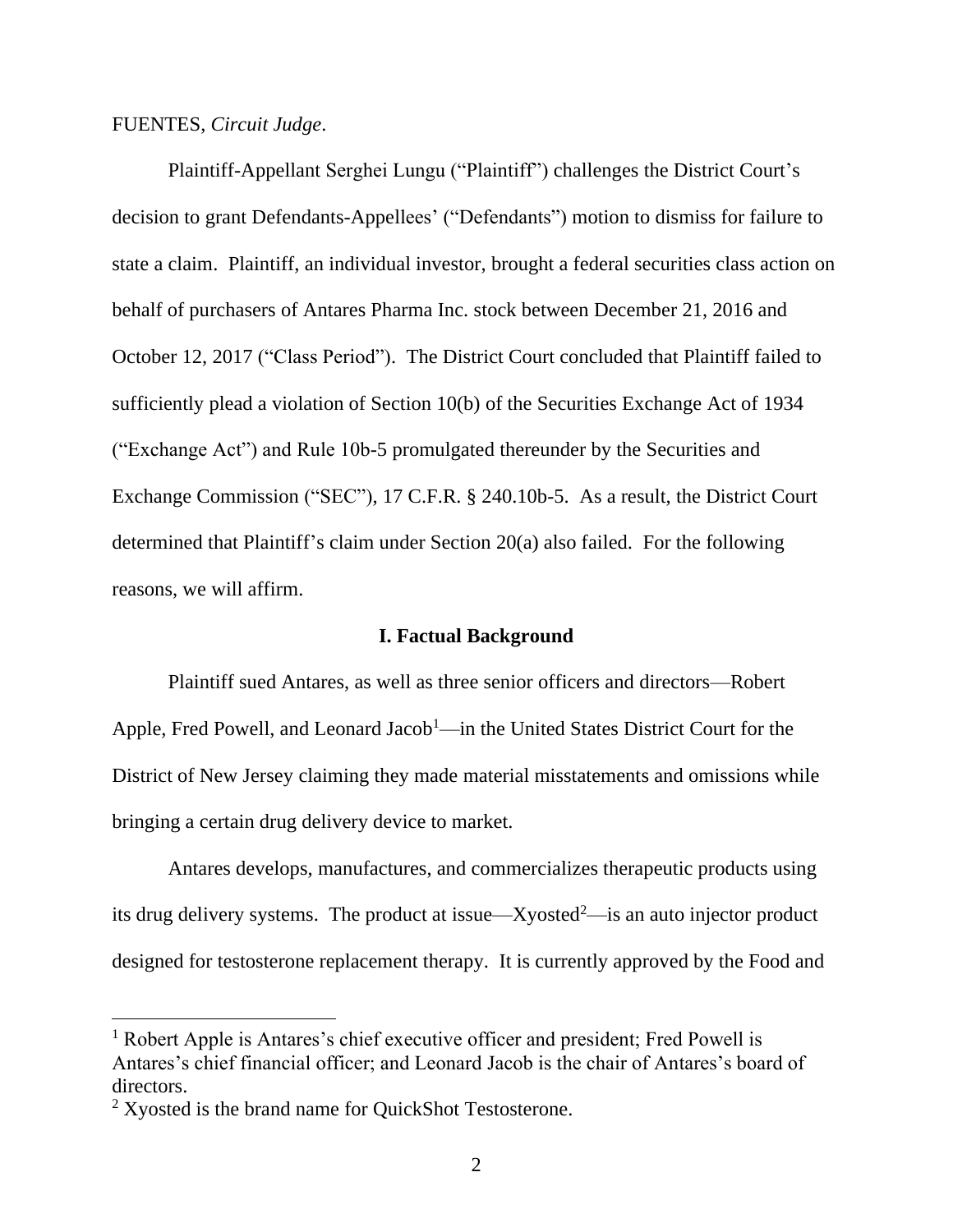Drug Administration ("FDA") but with certain labeling requirements, including a black box warning<sup>3</sup> and a "Warnings and Precautions" section.

In his third amended complaint,<sup>4</sup> Plaintiff alleges that Defendants made materially false and misleading statements related to product safety during the FDA approval process of Xyosted, resulting in a 37.8% decline in Antares's stock. Specifically, Plaintiff alleges that Defendants misled investors by downplaying and misstating the incidence of certain adverse events—hypertension, suicidality, and depression—observed in the two Phase 3 clinical studies of Xyosted. Based on these allegedly false and misleading statements, Plaintiff asserts that Antares overstated the approval prospects for Xyosted and artificially inflated its share price.

The statements that Plaintiff challenges were made at different points during the

Class Period and are grouped accordingly.

1) Antares stated that "the study data demonstrated that [Xyosted] can provide patients with physiologically normal and steady levels of testosterone over the course of therapy" and that Xyosted offered a "virtually painless treatment experience as demonstrated by the pain data collected."<sup>5</sup>

<sup>&</sup>lt;sup>3</sup> A black box warning is an FDA warning to alert consumers about serious or life-threatening side effects the drug may have. It is the most serious warning given by the FDA. The black box warning here stated that Xyosted "can cause blood pressure increases that can increase the risk for major adverse cardiovascular events (MACE), including non-fatal myocardial infarction, non-fatal stroke and cardiovascular death, with greater risk for MACE in patients with cardiovascular risk factors or established cardiovascular disease." App. 171.

<sup>&</sup>lt;sup>4</sup> Plaintiff's first two complaints were similarly dismissed by the District Court for failure to adequality plead securities fraud. Each time, Plaintiff was granted leave to file an amended complaint.

 $5$  These statements were made in (1) a press release dated December 21, 2016; and (2) a press release dated February 27, 2017. App. 159–61.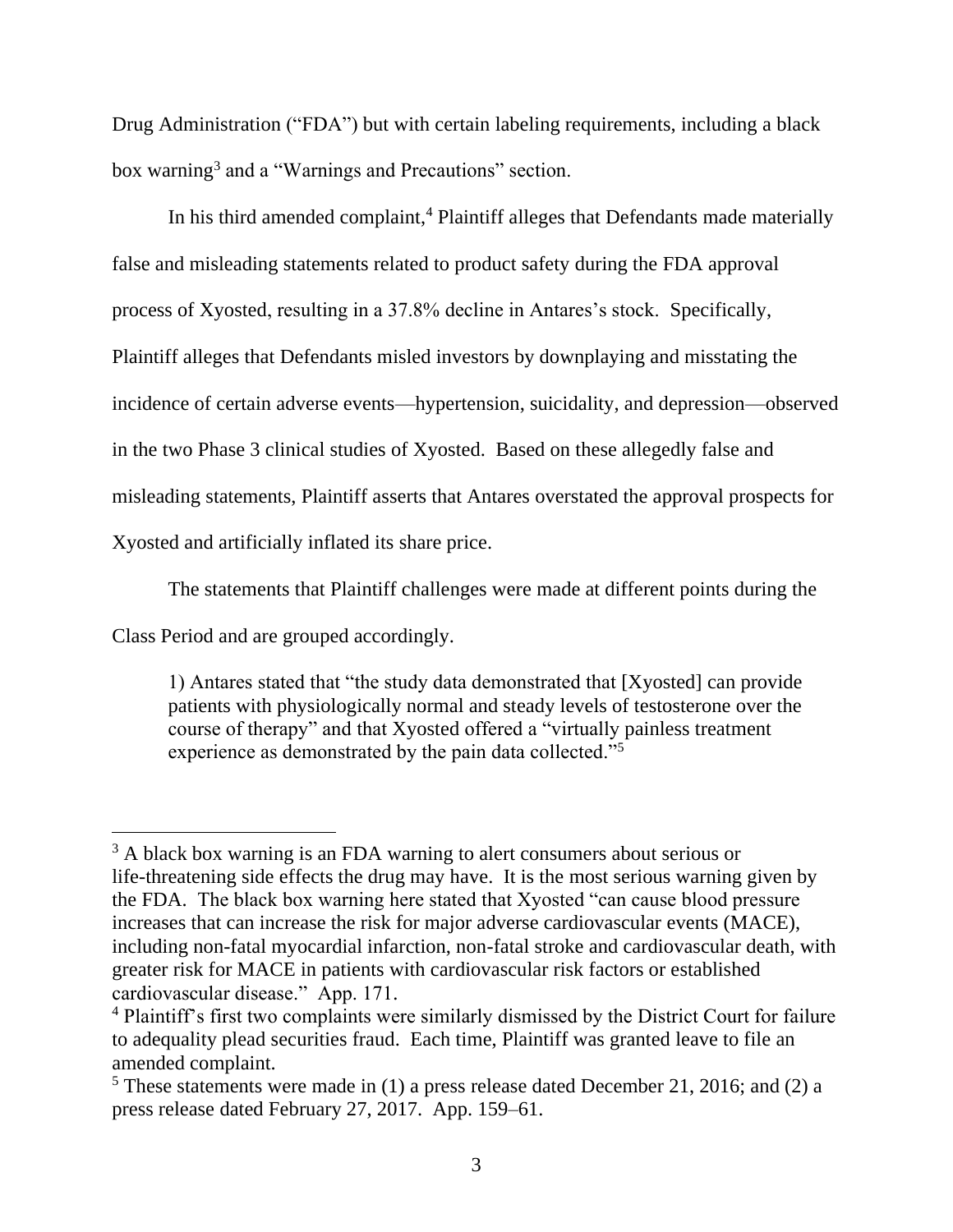2) Antares stated that, with respect to the first clinical study, "[t]he most common adverse reactions (incidence  $\geq$ 5%) in this phase 3 study were increased hematocrit, hypertension, increased prostate-specific antigen, upper respiratory tract infection, sinusitis, injection site bruising[,] and headache. Serious adverse events (SAE's) reported included one case each of worsening depression, vertigo.] and suicide."<sup>6</sup>

3) CEO Apple stated, in response to an analyst question, that "nothing unusual" had occurred with respect to the FDA's review of Xyosted.<sup>7</sup>

4) CEO Apple stated that "anyone who is diagnosed with testosterone deficiency, we believe, is the perfect candidate for Xyosted." CEO Apple further stated that "I think that there isn't any particular patient population that has testosterone deficiency that we're excluding or that we think is a better candidate."<sup>8</sup>

Defendants moved to dismiss the complaint, contending that Plaintiff failed to

state a claim pursuant to the Private Securities Litigation Reform Act of 1995

("PSLRA"), 15 U.S.C. § 78u *et seq*., and Federal Rule of Civil Procedure 12(b)(6).

The District Court granted Defendants' motion to dismiss Plaintiff's third

amended complaint with prejudice. The District Court determined, among other things,

that Plaintiff failed to sufficiently plead the first element of a Section 10(b) claim because

the statements in question were either opinions interpreting clinical data that were not

actionable or vague and general statements of optimism that were not material. Because

Section 20(a) of the Exchange Act requires an underlying violation of Section 10(b) by

 $6$  These statements were made in (1) a form 10-K dated March 14, 2017; (2) a press release dated April 3, 2017; (3) a form 10-Q dated May 9, 2017; and (4) a form 10-Q dated August 8, 2017. App. 161–67.

<sup>7</sup> This statement was made during a quarterly earnings conference call on May 9, 2017. App. 164.

<sup>&</sup>lt;sup>8</sup> These statements were made during a quarterly earnings conference call on August 8, 2017. App. 165–66.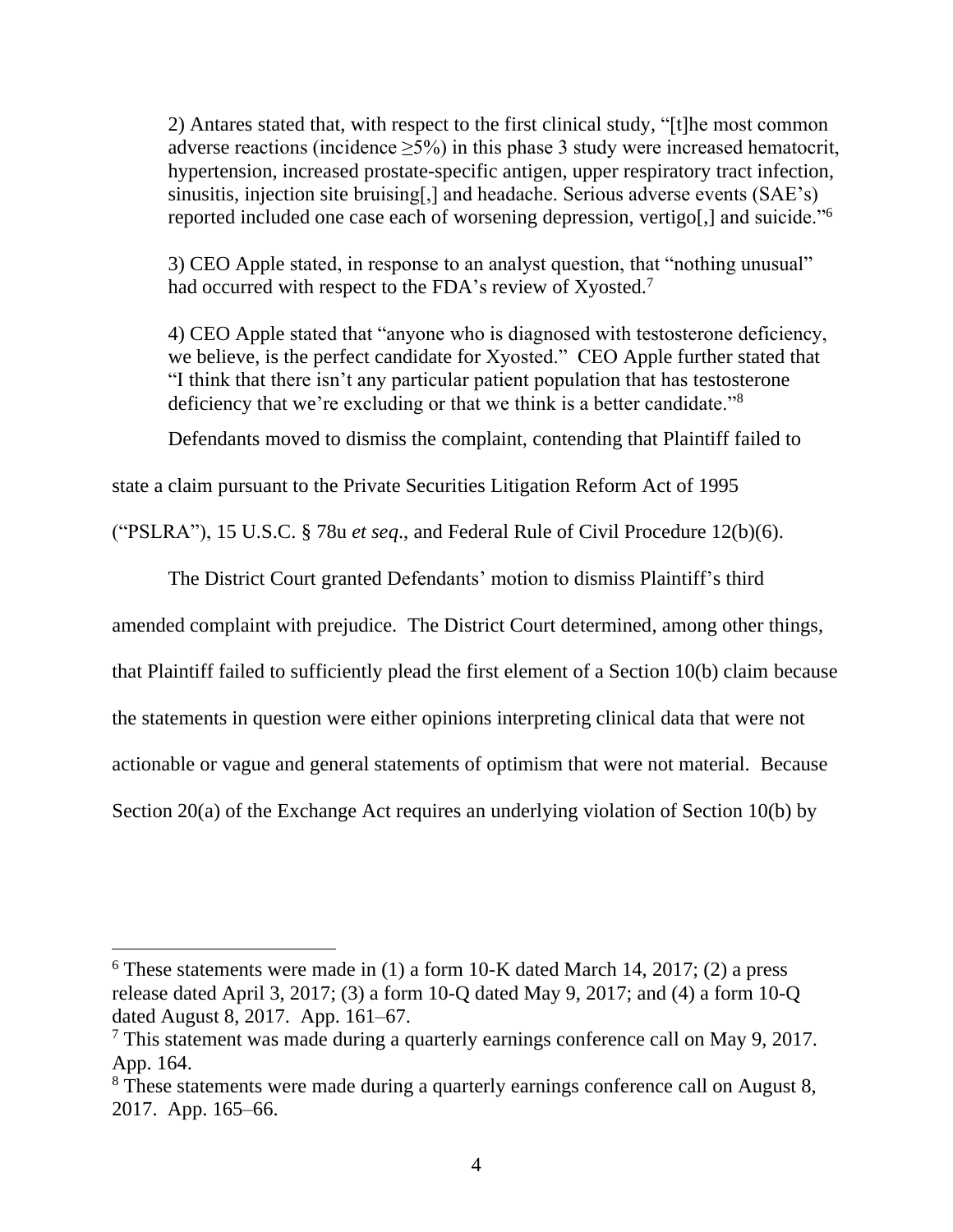the controlled person, the District Court also dismissed Plaintiff's Section 20(a) claim against Apple, Powell, and Jacob. Plaintiff timely appealed.

# **II. Jurisdiction and Standard of Review**

The District Court had jurisdiction over this action under Section 27 of the Exchange Act, 15 U.S.C. § 78aa, and 28 U.S.C. §§ 1331, 1337. This Court has jurisdiction under 28 U.S.C. § 1291.

Our review of a district court's dismissal under Federal Rule of Civil Procedure 12(b)(6) is plenary and we may affirm a dismissal on any ground supported by the record. *Hassen v. Gov't of V.I.*, 861 F.3d 108, 114 (3d Cir. 2017).

#### **III. Analysis**

Section 10(b) of the Exchange Act prohibits the "use or employ[ment], in connection with the purchase or sale of any security . . . [, of] any manipulative or deceptive device or contrivance in contravention of such rules and regulations as the [SEC] may prescribe." 15 U.S.C. § 78j(b). SEC Rule 10b-5 implements this provision by making it unlawful to, among other things, "make any untrue statement of a material fact or to omit to state a material fact necessary in order to make the statements made, in the light of the circumstances under which they were made, not misleading." 17 C.F.R.  $§$  240.10b-5(b).

"[T]o state a claim under Rule 10b-5, a plaintiff must demonstrate: (1) [a] material misrepresentation (or omission); (2) scienter (a wrongful state of mind); (3) a connection between the misstatement and the purchase or sale of a security; (4) reliance upon the misstatement; (5) economic loss; and (6) loss causation." *Fan v. StoneMor Partners LP*,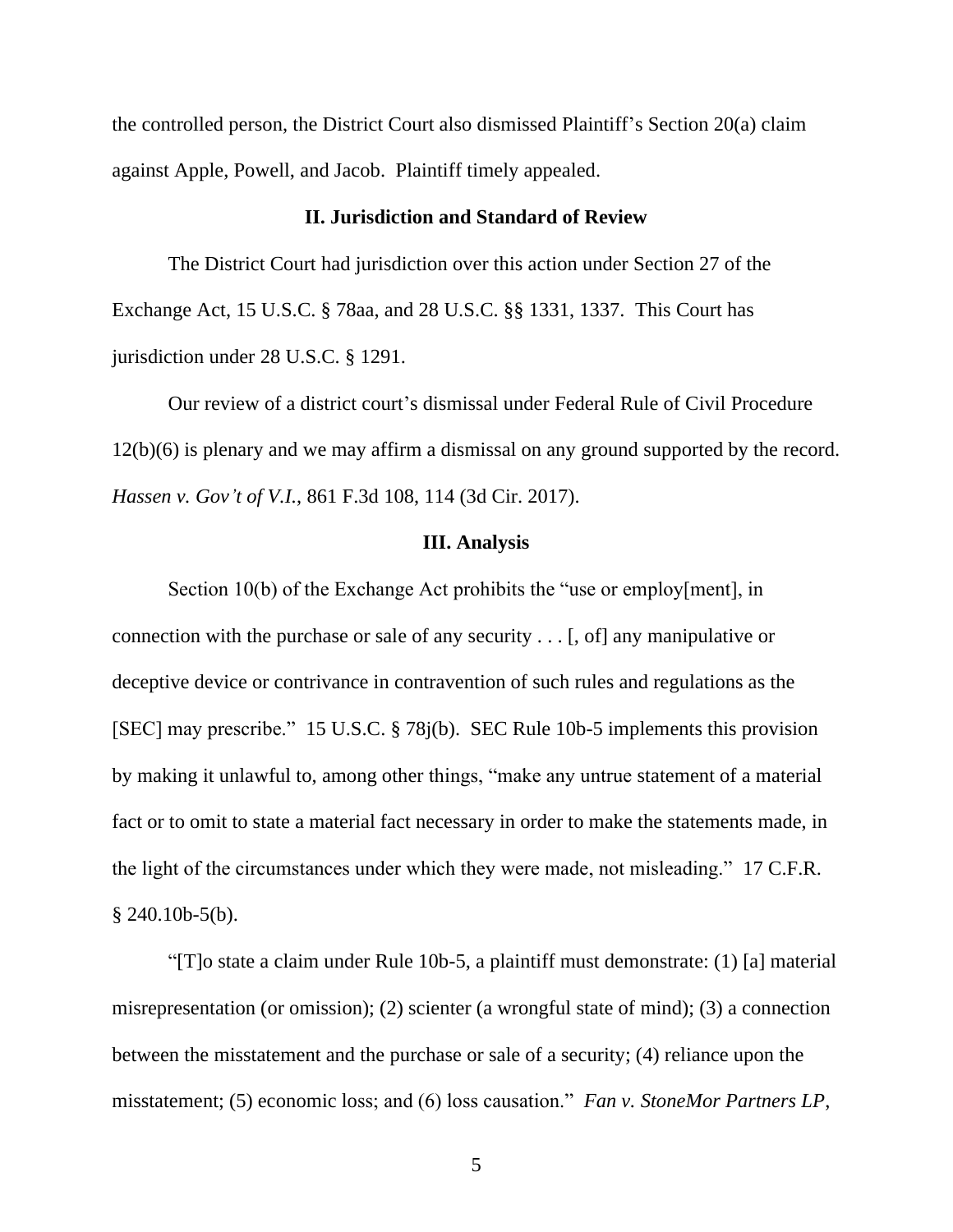927 F.3d 710, 714 (3d Cir. 2019) (citing *City of Cambridge Ret. Sys. v. Altisource Asset Mgmt. Corp.*, 908 F.3d 872, 879 (3d Cir. 2018)).

A plaintiff must also satisfy the particularity requirements for a fraud claim under Federal Rule of Civil Procedure 9(b) and the PSLRA, 15 U.S.C. § 78u-4. *City of Cambridge Ret. Sys.*, 908 F.3d at 879. The plaintiff "must state with particularity the circumstances constituting fraud or mistake." Fed. R. Civ. P. 9(b). A complaint involving securities fraud must "specify each statement alleged to have been misleading, the reason or reasons why the statement is misleading, and, if an allegation . . . is made on information and belief . . . all facts on which that belief is formed." 15 U.S.C.  $§ 78u-4(b)(1).$ 

For allegations of securities fraud, statements are actionable only if, "when read in light of all the information then available to the market or a failure to disclose particular information, [they] conveyed a false or misleading impression." *Fan*, 927 F.3d at 715–16 (quoting *In re Bell Atl. Corp. Sec. Litig.*, No. 91-0514, 1997 WL 205709, at \*23 n.86 (E.D. Pa. Apr. 17, 1997), *aff'd*, 142 F.3d 427 (3d Cir. 1998)). Even more, the alleged misstatement or omission must be material. *Id.* at 716. The materiality requirement "is satisfied when there is 'a substantial likelihood that the disclosure of the omitted fact would have been viewed by the reasonable investor as having significantly altered the "total mix" of information made available.'" *Matrixx Initiatives, Inc. v. Siracusano*, 563 U.S. 27, 38 (2011) (quoting *Basic Inc. v. Levinson*, 485 U.S. 224, 231–32 (1988)). We must distinguish material representations from statements of opinion, motive, or statements that "constitute no more than 'puffery' and are understood by reasonable

6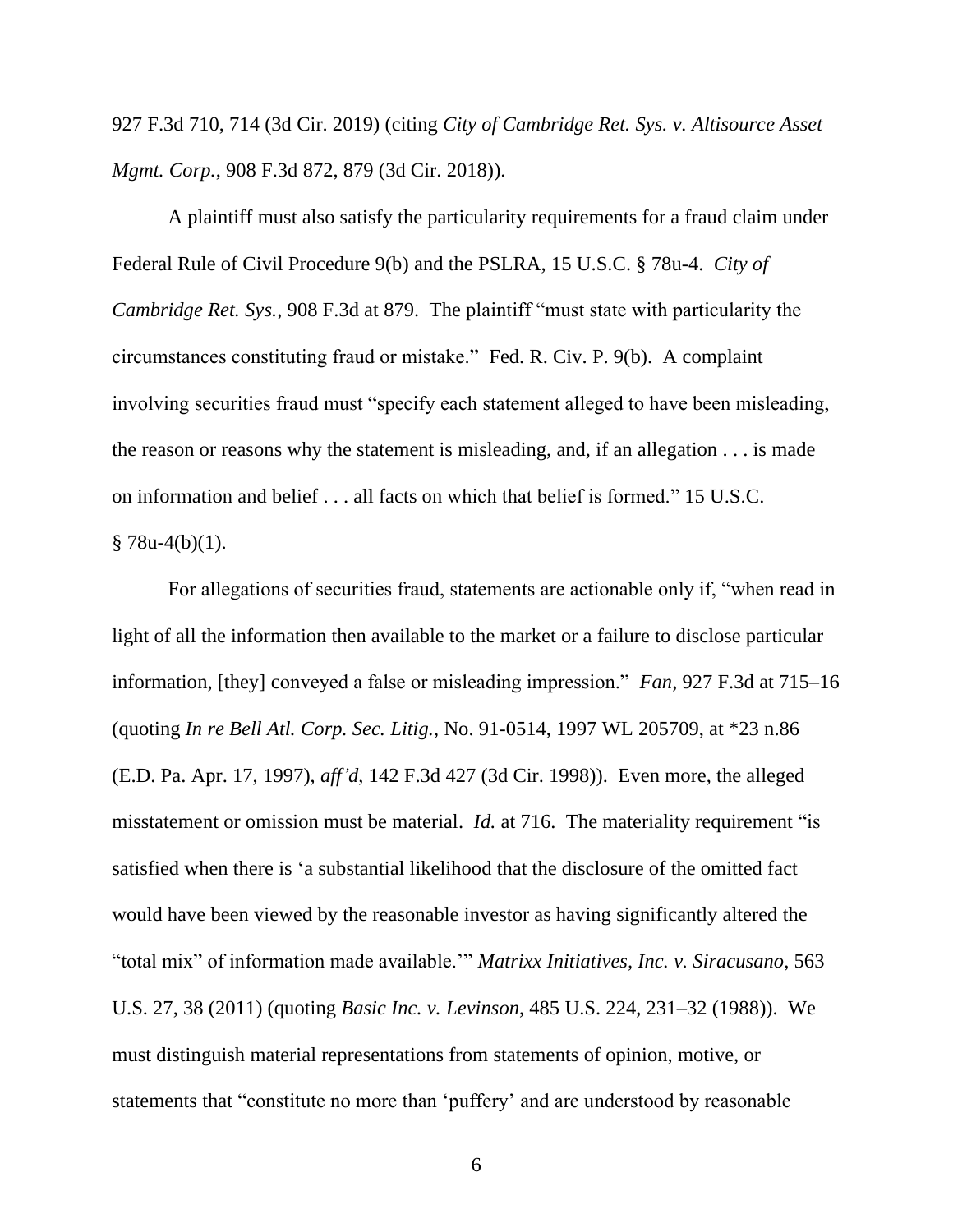investors as such." *EP Medsystems, Inc. v. EchoCath, Inc.*, 235 F.3d 865, 872 (3d Cir. 2000) (quoting *In re Advanta Corp. Sec. Litig.*, 180 F. 3d 525, 538 (3d Cir. 1999)). "Interpretations of clinical trial data are considered opinions[, which] are only actionable under the securities laws if they are not honestly believed and lack a reasonable basis." *City of Edinburgh Council v. Pfizer, Inc.*, 754 F.3d 159, 170 (3d Cir. 2014) (internal citations omitted). Although traditionally appropriate for the trier of fact, statements that are "obviously unimportant" may be immaterial as a matter of law. *EP Medsystems, Inc.*, 235 F.3d at 875.

#### **A. False or Misleading Statements**

The District Court correctly concluded that Plaintiff failed to sufficiently plead an actionable material misrepresentation or omission. We address each of the four statements in turn.

# *1. Physiologically normal and virtually painless*

In two different press releases, Antares stated that Xyosted can provide patients with "physiologically normal and steady levels of testosterone over the course of therapy" and a "virtually painless treatment experience as demonstrated by the pain data collected."<sup>9</sup> Plaintiff contends that these statements were false or misleading because the clinical data did not substantiate "physiologically normal" outcomes or a "virtually painless treatment experience" as the data included one case of completed suicide, one

 $9$  App. 159–61.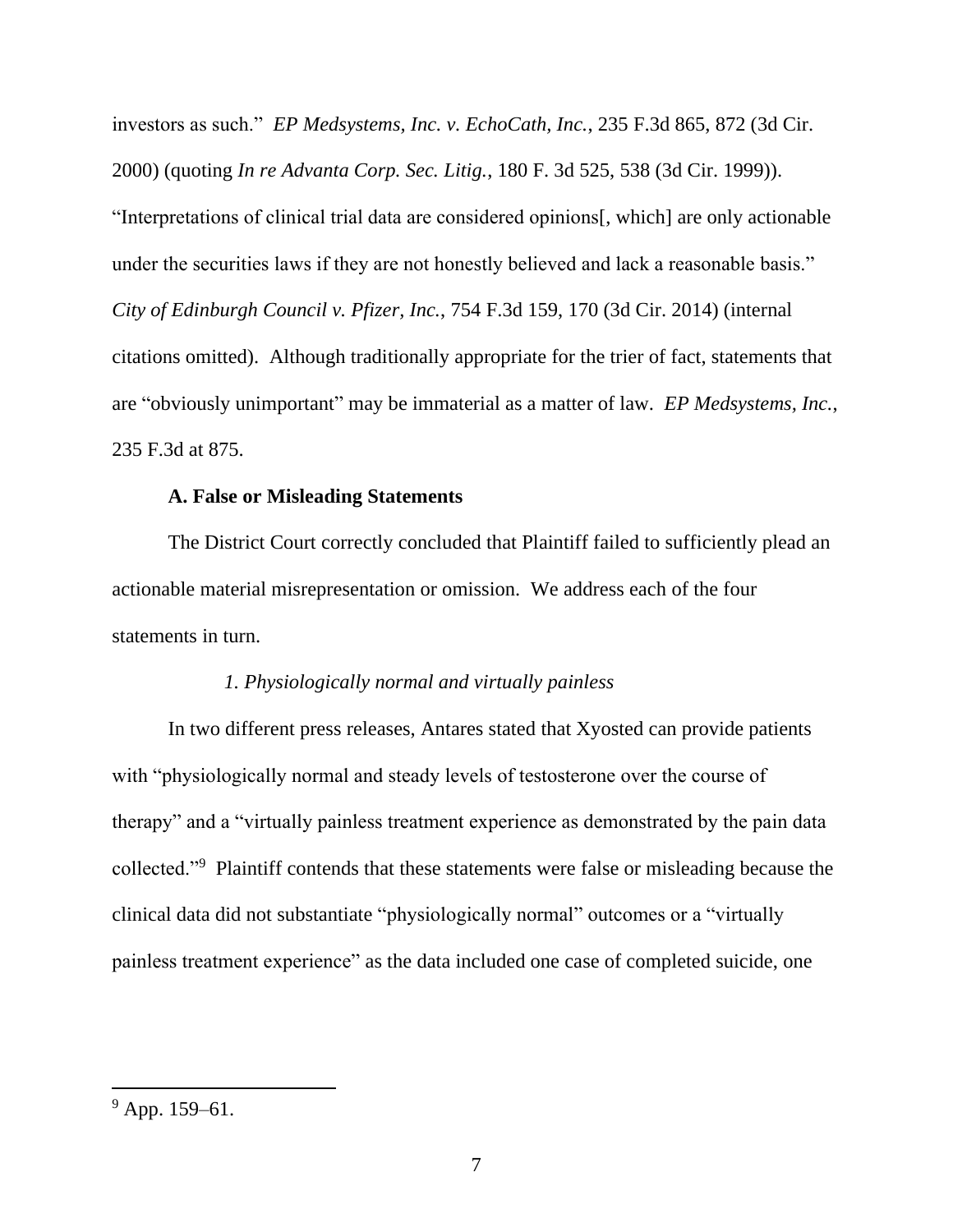case of attempted suicide, two cases of depression, and a clear tendency towards a high rate of hypertension.

Contrary to plaintiff's assertion, the occurrence of hypertension, suicide, or depression do not render false or misleading Antares's statements about the treatment pain experienced by patients, or the levels of testosterone administered over the course of therapy. Potential adverse reactions to Xyosted are not implicated by either statement. These statements are not actionable.

# *2. Incidence ≥5% and one case of each*

In annual and quarterly company filings, as well as one press release, Antares stated that, in its first clinical study, "[t]he most common adverse reactions (incidence  $\geq$ 5%)... were[, among other things,] increased ... hypertension[.]"<sup>10</sup> Antares also stated that, for the first clinical study, the "[s]erious adverse events . . . reported included one case each of worsening depression, vertigo[,] and suicide."<sup>11</sup> Plaintiff contends that these statements were false or misleading because (1) the clinical studies showed a clear tendency towards a high risk of hypertension; (2) the first clinical study showed a hypertension rate more than 200% higher than comparable, approved testosterone replacement therapies, which was obscured by listing hypertension among the other adverse effects as merely  $\geq 5\%$ ; (3) the risk of suicide was far greater than with any other currently marketed testosterone replacement therapies; and (4) an additional suicide attempt and case of depression were not disclosed.

 $10$  App. 161–67.

 $^{11}$  *Id*.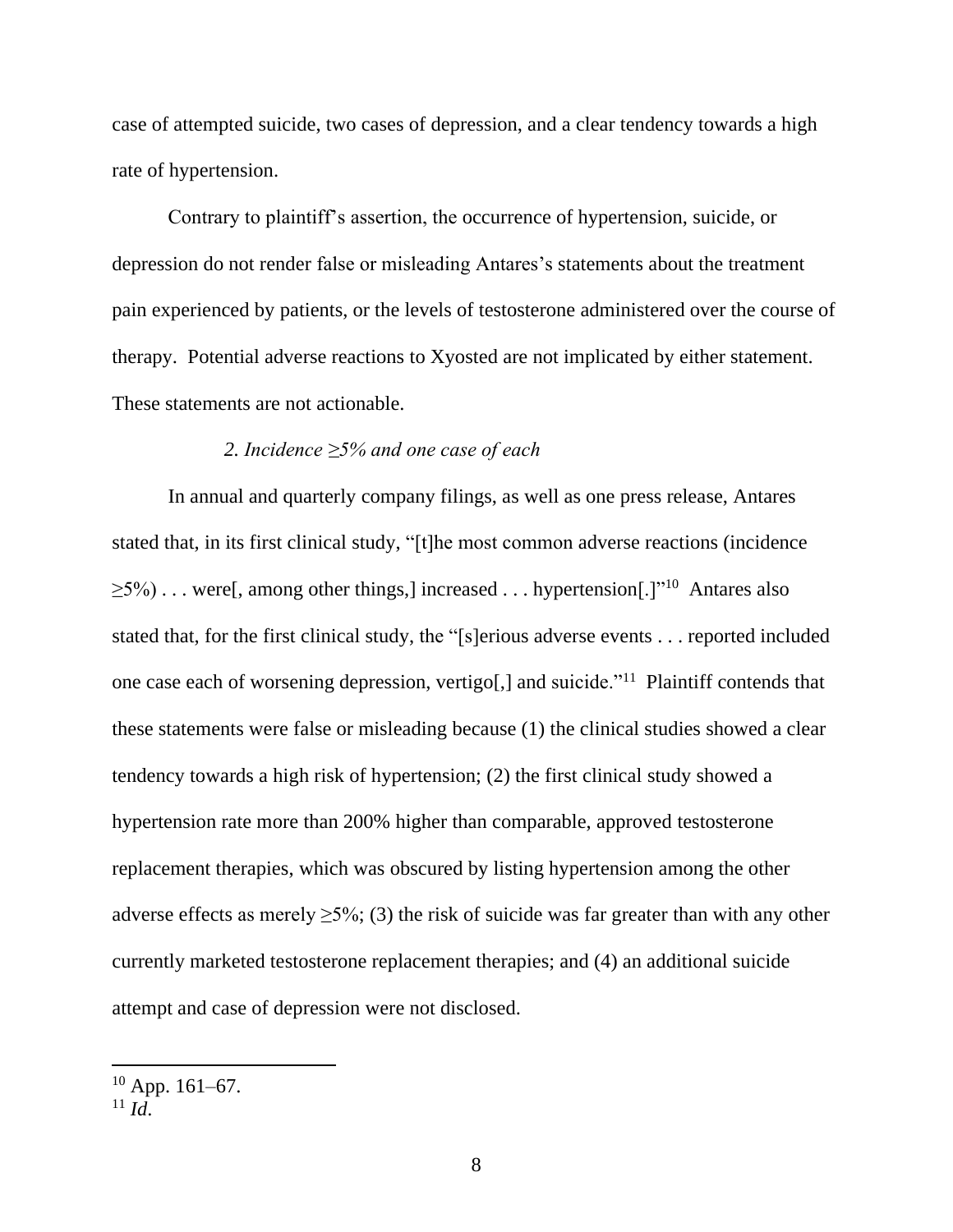First, the risk of hypertension was disclosed. *See Cal. Pub. Emps.'s Ret. Sys. v. Chubb Corp.*, 394 F.3d 126, 156 (3d Cir. 2004) (holding that plaintiffs failed to meet the threshold pleading requirements where the allegedly false or misleading statements were actually disclosed). Indeed, as shown above, hypertension was listed among the most common adverse reactions. Second, Plaintiff fails to point to any duty of Antares to disclose the rate of hypertension, suicide, or any other adverse reaction as compared to other testosterone replacement therapies. *See Matrixx Initiatives*, 563 U.S. at 45 ("Silence, absent a duty to disclose, is not misleading under Rule 10b-5.") (quoting *Basic*, 485 U.S. at 239 n.17); *Oran v. Stafford*, 226 F.3d 275, 285 (3d Cir. 2000) ("Even non-disclosure of material information will not give rise to liability under Rule 10b-5 unless the defendant had an affirmative duty to disclose that information."). Similarly, including the risk of hypertension among the other six common adverse events as  $\geq 5\%$ was not misleading. Plaintiff has not pled facts showing that the rate of hypertension observed was significantly higher than these other adverse events. And although Plaintiff may have wanted to know how much greater than 5% the risk of hypertension was, Antares had no duty to disclose the exact statistical risk of any adverse event and its disclosure was factually accurate.

Last, we turn to the allegedly undisclosed incidences of attempted suicide and depression. As an initial matter, the adverse reaction/event disclosures above relate to only the first clinical study, not both. But Plaintiff's complaint alleges that (1) "an

9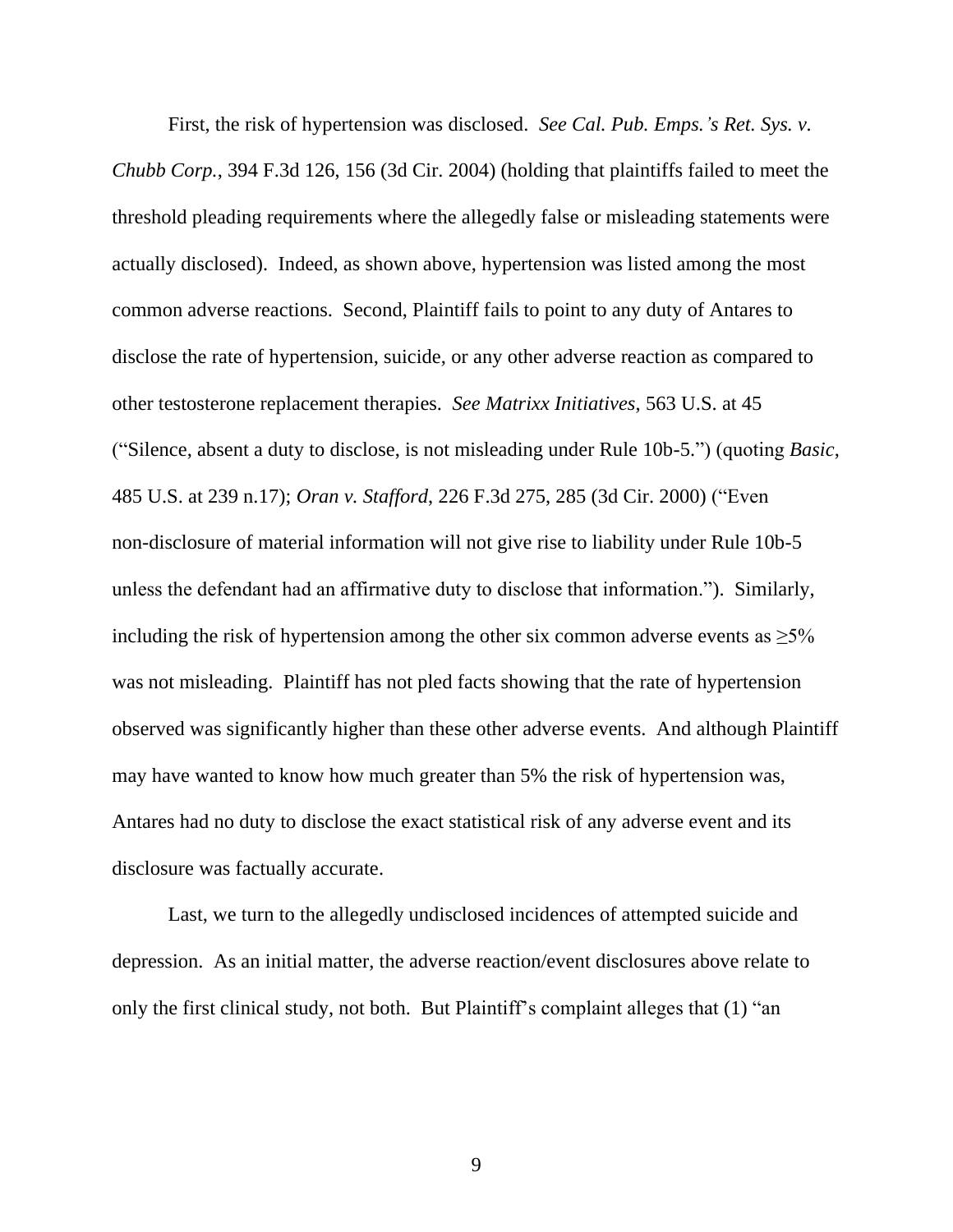additional suicide attempt . . . occurred during the [Xyosted] clinical *studies*";<sup>12</sup> and (2) "the [Xyosted] clinical *studies* included two cases of depression, not one." 13 As noted by the District Court, Plaintiff fails to show how these statements misrepresent the observed incidence of suicide and depression in this *one* Phase 3 study.

One allegation, however, does limit itself to the first clinical study. *See* App. 167 ("[The first clinical study] had included two cases of depression, not one . . . ."). But the complaint just alleges that the additional case of depression occurred, not that Xyosted *caused* this event. This is not enough. The "mere existence of reports of adverse events," without some indication that the drug at issue caused those events, does not satisfy *[Basic](https://1.next.westlaw.com/Link/Document/FullText?findType=Y&serNum=1988031229&originatingDoc=I27252aa0298011e88202f11efd70eed2&refType=RP&originationContext=document&transitionType=DocumentItem&ppcid=4fb3cf9f03f142f6b80e605beb16eb43&contextData=(sc.Search))*'s "total mix" materiality standard. *[Matrixx Initiatives](https://1.next.westlaw.com/Link/Document/FullText?findType=Y&serNum=2024826834&pubNum=0000708&originatingDoc=I27252aa0298011e88202f11efd70eed2&refType=RP&fi=co_pp_sp_708_1321&originationContext=document&transitionType=DocumentItem&ppcid=4fb3cf9f03f142f6b80e605beb16eb43&contextData=(sc.Search)#co_pp_sp_708_1321)*, 563 U.S. at 44, [42–](https://1.next.westlaw.com/Link/Document/FullText?findType=Y&serNum=2024826834&pubNum=0000708&originatingDoc=I27252aa0298011e88202f11efd70eed2&refType=RP&fi=co_pp_sp_708_1321&originationContext=document&transitionType=DocumentItem&ppcid=4fb3cf9f03f142f6b80e605beb16eb43&contextData=(sc.Search)#co_pp_sp_708_1321)43 ("Adverse event reports are daily events in the pharmaceutical industry . . . .").

More critically, the FDA's clinical review of Xyosted—which Plaintiff himself expressly referenced and relied upon in the complaint—cuts against Plaintiff's own argument.<sup>14</sup> Specifically, the clinical review noted that, in the first clinical study, the only serious adverse events were (1) a case of completed suicide, (2) a case of worsening depression, and (3) a case of moderate vertigo. Supp. App. 426. Although Antares conceded that the case of completed suicide may have had its roots in depression, *see* Supp. App. 424–25, it was neither false nor misleading to categorize the event as a

 $12$  App. 162–63 (emphasis added), 165 (emphasis added), 167 (emphasis added).

 $13$  App. 162–63 (emphasis added), 165 (emphasis added).

<sup>&</sup>lt;sup>14</sup> When an allegation in the complaint is contradicted by a document incorporated in it by reference, the document controls and the allegation is not accepted as true. *See, e.g.*, *ALA, Inc. v. CCAIR, Inc.*, 29 F.3d 855, 859 n.8 (3d Cir. 1994); *Amidax Trading Grp. v. S.W.I.F.T. SCRL*, 671 F.3d 140, 147 (2d Cir. 2011).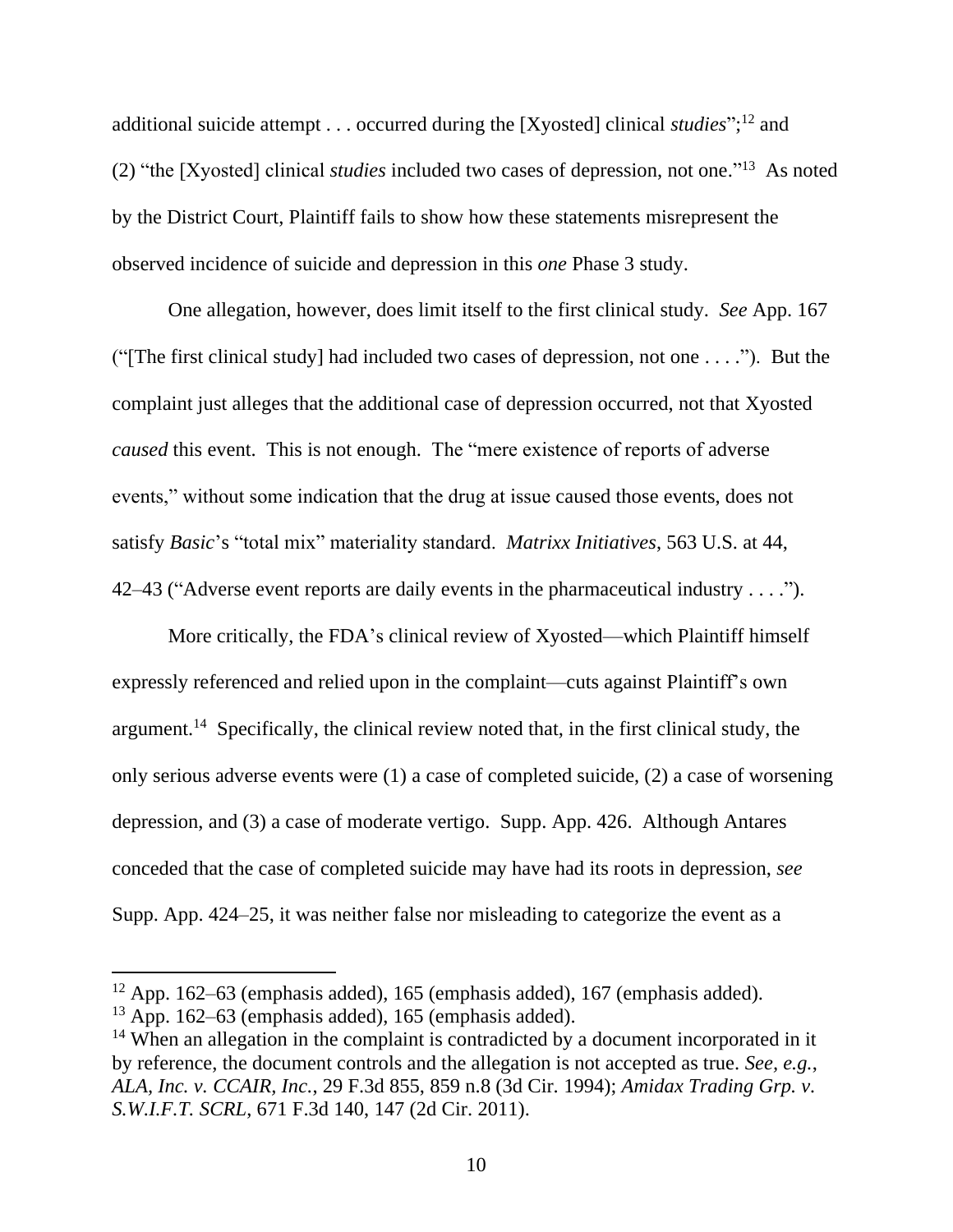completed suicide. Indeed, the correlative relationship between depression and suicide is so commonplace that no reasonable investor would be materially misled by a disclosure of a completed suicide that omitted that the person who died of suicide was also depressed.<sup>15</sup> Thus, Plaintiff's allegation about the allegedly undisclosed occurrence of depression is not actionable. *See Winer Fam. Tr. v. Queen*, 503 F.3d 319, 330 (3d Cir. 2007) ("Liability may exist under Rule 10b–5 for misleading or untrue statements, but not for statements that are simply incomplete."); *Brody v. Transitional Hosps. Corp.,* 280 F.3d 997, 1006 (9th Cir. 2002) ("Rule 10b–5 . . . prohibit[s] *only* misleading and untrue statements, not statements that are incomplete . . . . Often, a statement will not mislead even if it is incomplete or does not include all relevant facts.") (emphasis in original and internal citation omitted).

## *3. Nothing unusual*

While on a quarterly earnings conference call with an analyst, CEO Apple stated that "nothing unusual" occurred with the FDA's review of Xyosted.<sup>16</sup> Plaintiff contends that this statement was false or misleading because the FDA told Defendants in late 2016

<sup>15</sup> *See, e.g.*, *Colacicco v. Apotex Inc.*, 521 F.3d 253, 257 (3d Cir. 2008) (quoting a warning from the FDA stating: "The possibility of a suicide attempt is inherent in depression"), *cert. granted, judgment vacated on other grounds*, 556 U.S. 1101 (2009); *Dolin v. GlaxoSmithKline LLC*, 901 F.3d 803, 807 (7th Cir. 2018) (same); *In re Neurontin Mktg., Sales Pracs. & Prods. Liab. Litig.*, 612 F. Supp. 2d 116, 157 n.70 (D. Mass. 2009) ("It is . . . well-established and undisputed that depression is a risk factor for suicide.") (citing González–Maeso, *Neurotransmitter Receptor-Mediated Activation of G-Proteins in Brains of Suicide Victims with Mood Disorders*, 7 Molecular Psychiatry, 755, 762 (2002) ("Depression is the most important risk factor for suicide.")).  $16$  App. 164.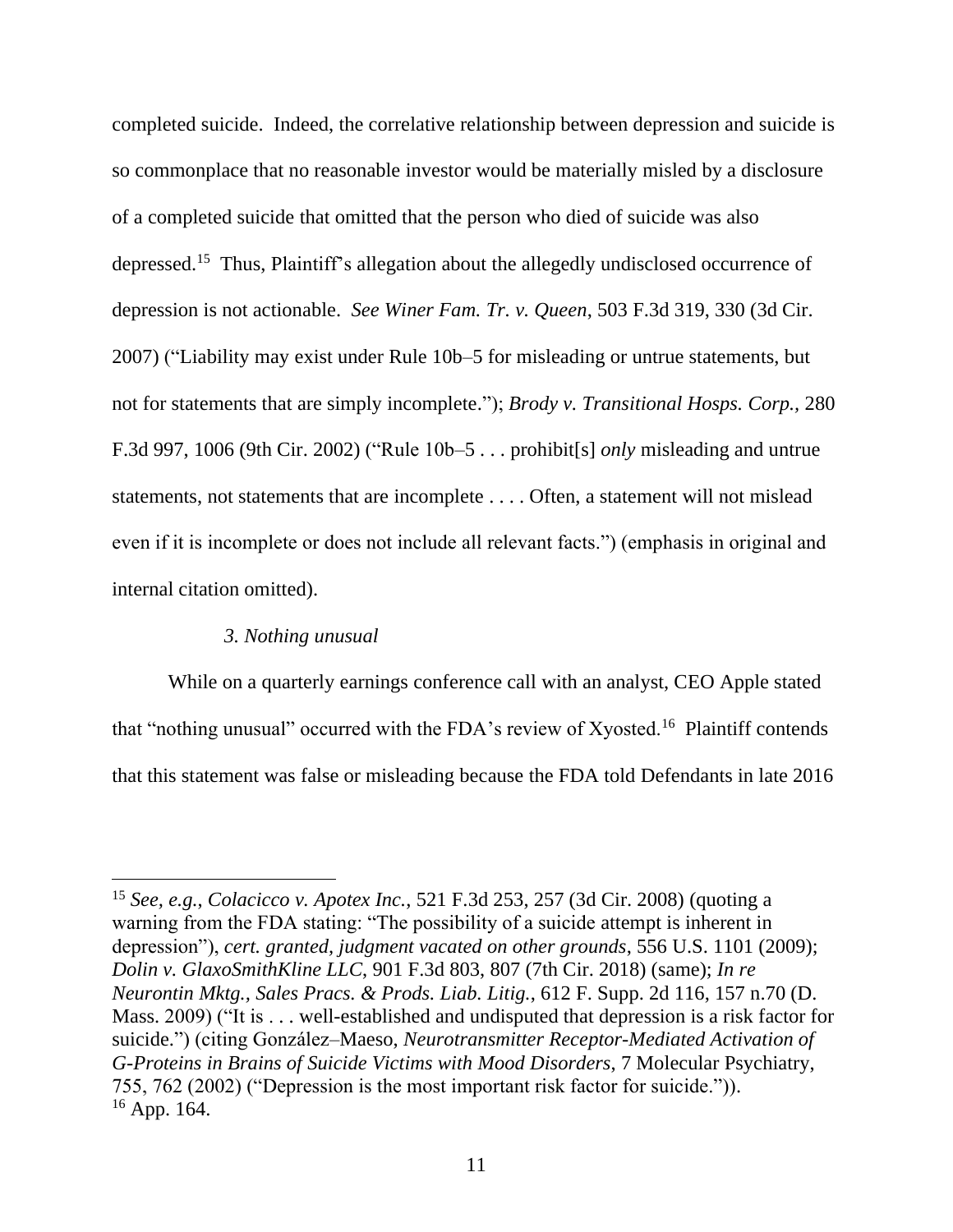that hypertension, suicide, and depression would be a review issue; that the adverse events might impact labeling; and that an advisory committee might be needed.

Read in context, however, the statement is an opinion about the timing of Xyosted's regulatory milestones. It does not speak to the substance or contents of the FDA's review, only that Xyosted was "working with [the FDA] to hit the [application review period end-date] of October 20[, 2017]." Supp. App. 378. Plus, there is no basis to conclude (nor is one alleged) that Apple did not genuinely believe what he was saying at the time he said it. Nowhere in the complaint does Plaintiff allege that the risks arising out of the FDA's feedback were out of the ordinary or that they presented a special challenge not normally confronted by pharmaceutical companies seeking FDA approval for their drugs. Finally, Antares did not need to disclose the 2016 interim feedback from the FDA. *See In re Sanofi Sec. Litig.*, 87 F. Supp. 3d 510, 541–42 (S.D.N.Y. 2015) (collecting cases in which "courts have rejected claims of material omissions where pharmaceutical companies did not reveal procedural or methodological commentary, or other interim status reports, received from the FDA as to drugs under review"), *aff'd sub nom. Tongue v. Sanofi*, 816 F.3d 199 (2d Cir. 2016). This allegation is not actionable.

#### *4. Perfect candidate and no one excluded*

While on a different quarterly earnings conference call, CEO Apple stated that "anyone who is diagnosed with testosterone deficiency, we believe, is the perfect candidate for Xyosted" and that "there isn't any particular patient population that has

12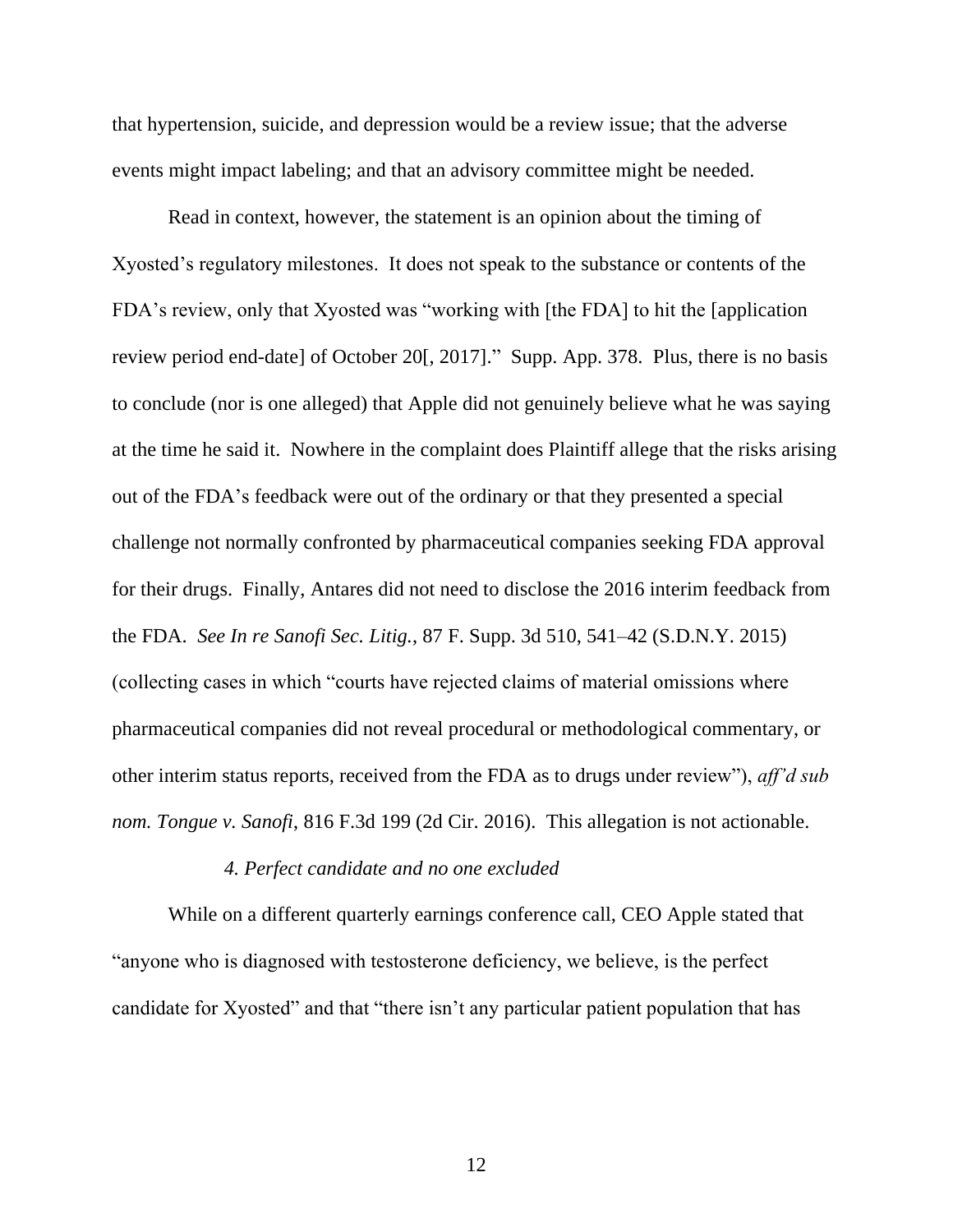testosterone deficiency that we're excluding or that we think is a better candidate."<sup>17</sup> Plaintiff contends that these statements were false or misleading because (1) the clinical studies demonstrated that patients suffering from hypertension, depression, and suicidal ideation were objectively less suitable for Xyosted; and (2) Defendants themselves had excluded patients with high blood pressure from the second clinical study.

The first statement is non-actionable corporate puffery. CEO Apple is not relaying a "concrete" representation about Xyosted; he instead uses a "vague and subjective" superlative in making a "positive portrayal[]" of the company's product. *In re Aetna, Inc. Sec. Litig.*, 617 F.3d 272, 284 (3d Cir. 2010); *see also All-Tech Telecom, Inc. v. Amway Corp.*, 174 F.3d 862, 868 (7th Cir. 1999) (explaining that statements are puffery if they are "empty superlatives on which no reasonable person would rely"). The materiality of the statement is further diminished by the knowledge that suicidal ideation and depression are symptoms of testosterone deficiency and occur in subjects using testosterone replacement therapies, which the FDA highlighted in its clinical review. Supp. App. 459. Similarly, the FDA noted that "[e]levated blood pressure is a treatable condition that providers who are treating patients with Xyosted should be able to manage." Supp. App. 463.

The next statement presents a closer call. Like the District Court, we conclude that Apple's statement that no particular patient population was excluded has the potential to mislead investors. It is not puffery because it is an objectively verifiable fact;

 $17$  App. 165–66.